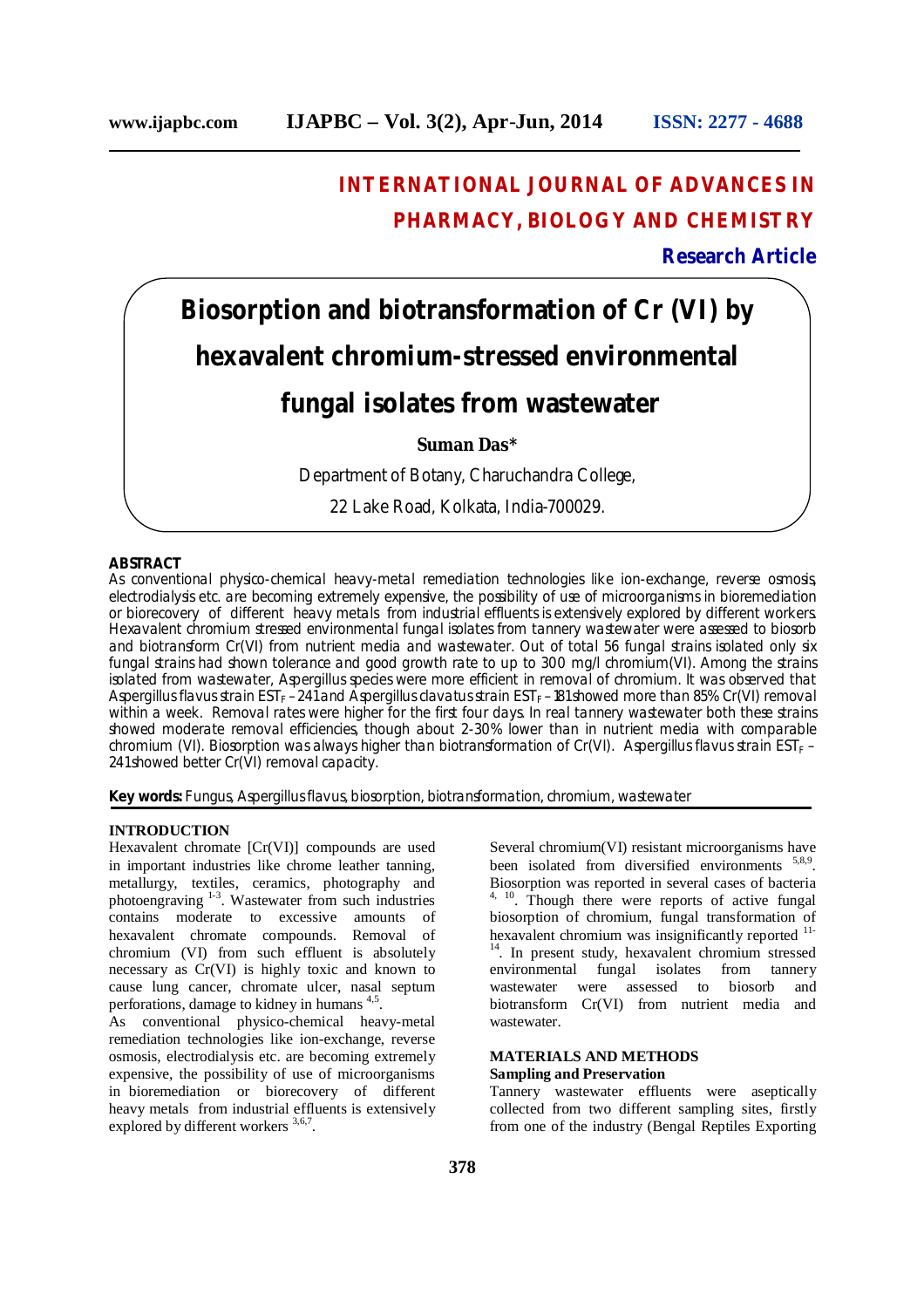Company, situated at Topsia Road, Kolkata) after their conventional treatment (TS-1) and lastly from the effluent discharge canal near Science city (TS-2) (*i.e.* about 400m away from the industry). Samples were collected in polyethylene wide-mouth bottles of minimum sample size 500ml. It was important to avoid surface materials during sampling. Sterilized glass bottles were used for microbial analyses <sup>15</sup>. Samples were taken to laboratory keeping it protected from direct sunlight and heat and analyzed as early as possible. Refrigeration at 4ºC and addition of preservatives, if necessary, were done according to  $APHA$ <sup>15</sup>.

#### **Physico-chemical and microbial analyses of wastewater of Tannery industries effluent canal**

Chemical parameters of the wastewater samples like pH, BOD<sub>5</sub> and Cr (VI) in effluent were estimated after filtration through Whatman No-1 according to standard methods <sup>15</sup>.

For microbial characterisation of the effluent, samples were plated in plate count agar and Czapec- $Dox$  agar (CDA) media  $15$ . After incubating at  $30\pm2\degree$ C, number of colony forming units (cfu) was enumerated. the fungal strains were isolated, identified, purified and maintained in CDA media.

#### **Selection of tolerant strains**

For determining chromium tolerance limit of these microbial strains, the strains were allowed to grow in Czapec-Dox agar media incorporating 0.22 *μ*m Milipore filter-sterilised  $K_2$ CrO<sub>4</sub> containing 100, 200, 300, 400 and 500 ppm Cr(VI). After appropriate incubating periods tolerant strains were detected and identified by visible prominence of growth *i.e* colony formation and size.

#### **Organisms used**

For chromium bioremediation studies only tolerant fungal strains were selected from wastewater. Fungal strains were: *Rhizopus* sp. strain EST<sub>F</sub> –161, *Penicillium* sp. strain  $EST_F-131$ , *Aspergillus niger* strain EST<sub>F</sub> –134, *Aspergillus flavus* strain EST<sub>F</sub> – 241, *Aspergillus clavatus* strain  $EST_F -181$  and *Cladosporium* sp. strain  $EST_F-142$ . The strains were maintained on Czapec Dox agar and broth media. The strains were cultured on same broth at ambient temperature of  $28\pm2\degree C$  if not stated otherwise, under static condition with occasional stirring. The composition of the Czapec Dox medium was as follows (g/l.): sucrose, 30; NaNO<sub>3</sub>, 3.0; K<sub>2</sub>HPO<sub>4</sub>, 1.0;  $MgSO<sub>4</sub>, 0.5$ ; KCl, 0.5; FeSO<sub>4</sub>, 0.01 with a pH of 7.3. All the chemicals used were of analytical grade.

**Hexavalent Chromium removal by selected strains** To study chromium removal capacity of selected fungi, the strains were grown in 100 ml. Czapec Dox broth (pH 7.3) containing 50 ppm  $Cr^{6+}(as 0.22 \mu m)$ Milipore filter-sterilised  $K_2$ CrO<sub>4</sub>) for 7 days at  $28 \pm 2$ °C. The inocula were 2 ml. of fresh spore suspention of inoculum strength:  $4-5x$  10<sup>3</sup> c.f.u./ml. For determination of residual hexavalent chromium in the filtrate, the filtrate (passed through  $0.22 \mu m$ Milipore filter) was taken out and hexavalent and residual trivalent chromium estimation was done spectrophotometrically by 1,5-Diphenylcarbazide method <sup>15</sup>. In respect with the control sets, hexavalent chromium removal percentages were drawn out. This study helped in selecting better promising strains with higher Cr(VI) removal capacities.

#### **Hexavalent Chromium biosorption and biotransformation**

The two selected strains were grown in 200 ml. Czapec Dox broth (pH 7.3) containing 25 and 50 ppm  $Cr^{6+}(as \ 0.22 \ \mu m$  Milipore filter-sterilised  $K_2$ CrO<sub>4</sub>) and in tannery wastewater (containing 22.3 and 46.6 mg/l  $Cref$  for 5 days at 28 $\pm$ 2°C. The inocula were 5 ml. of fresh spore suspention of inoculum strength:  $4-5x$   $10^3$  c.f.u./ml. For determination of residual hexavalent chromium in the filtrate, the filtrate (passed through  $0.22 \mu m$  Milipore filter) was taken out and hexavalent and residual trivalent chromium estimation was done<sup>15</sup>. In respect with the control sets, hexavalent chromium removal percentages were calculated.

#### **RESULTS AND DISCUSSION**

Bioremediation of metal containing wastewater is though a very new concept, still it is really advancing field of research. Different types of interactions like biotransformation, biosorption and binding of heavy metals with extracellular or intracellular organelles are effectively used and scientifically manipulated to perform with higher effectiveness.

Chemical parameters of the wastewater samples like pH and BOD<sub>5</sub> were not significantly different for the two samples taken from different locations (Table-1). The pH was slightly alkaline in nature. Hexavalent chromium was higher and almost double in the sample taken from the exit-point of tannery industry than in wastewater canal. But both values (47.6 and 23.2 mg/l) were too high than the permissible limit (0.1 mg/l) of hexavalent chromium in wastewater. Sample from wastewater canal contained more bacteria and fungi as identified from their colonyforming units in proper media. Samples from the two sampling sites differ in their chemical as well as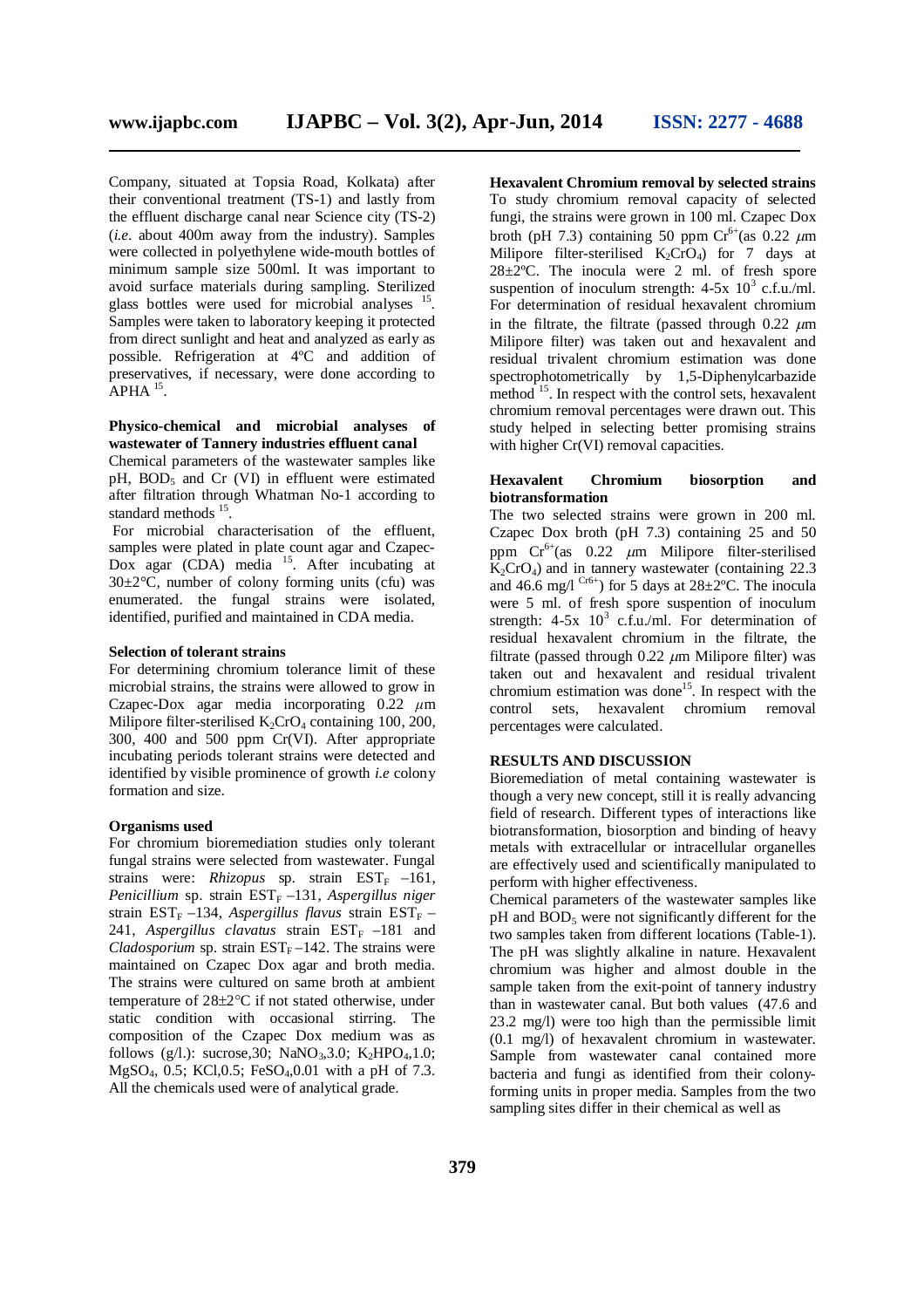biological parameters. The pH of the effluent was always slightly alkaline as these industries indiscriminately use lime to precipitate chromium as much as possible. BOD<sub>5</sub> in the range of  $110-145$ indicates that there were enough nutrients to thrive in microorganisms. Hexavalent chromium concentration was very high in comparison to statutory norm *i.e* 0.1 ppm.. Bacterial and fungal load of the sample collected near Science City were more than double than the sample from industry itself probably due to more and more contamination with decrease in chromium load.

For determination of chromate tolerance, all the isolated bacteria and fungi were grown in Crsupplemented media. The results were shown in Table 2. It was evident from the table that bacteria are comparatively more tolerant to Cr(VI) than fungi. Six out of 56 fungi were able to grow even at 400 ppm Cr(VI) within 4 days of incubation, while 12 out of 42 bacteria showed growth at the same concentration.

Only the six fungal strains, which had shown tolerance and good growth rate to up to 300 mg./l chromium, were selected for further studies. Among the strains isolated from wastewater, *Aspergillus* species were more efficient in removal of chromium (Figure-1). While *Cladosporium* and *Penicillium* had shown removal of 59.0 and 66.8%; *Aspergillus flavus*  $EST_F-241$  and *Aspergillus clavatus*  $EST_F-181$  had removed 89.2 and 87.0 % hexavalent chromium respectively in this experiment within a week. Removal rates were higher for the first four days (Fig. 1).

Biosorption and biotransformation rates for these two strains were assessed in tannery wastewater too. It was found that in real tannery wastewater both these strains showed moderate removal efficiencies, though about 2-30% lower than those of nutrient media with comparable chromium (Figure 2). Total removal in case of *Aspergillus flavus* strain  $EST_F -241$  were 99.6%, 88.2%, 85.2% and 81.2% respectively in CDB-I & II and TW- I & II. Biotransformation (of total hexavalent chromium) ranged from 4%-32.6%, while rest was biosorption. Total removal in case of *Aspergillus clavatus* strain  $EST_F -181$  were 91.6%, 66.6%, 73.6% and 64.8% respectively in CDB-I & II and TW- I & II. Biotransformation (of total hexavalent chromium) ranged from 5.6%-19.6%, while rest was biosorption. Biosorption was always

higher than biotransformation of Cr(VI). When these strains were introduced in hexavalent chromium incorporated media or tannery effluents, hexavalent chromium was accumulated by fungal biomass and some hexavalent chromium was transformed into non-toxic trivalent form. Total Bio-accumulation was higher in lower concentrations as bio-accumulation mainly depends on biomass produced and higher biomass is produced in lower concentrations of chromium. Metal bio-accumulation by such microorganisms is reported to be done by different processes, which include adsorption or microprecipitation at the cell surface, chelation with cellular compounds, active transport and particulate ingestion or entrapment by extra-cellular organelles <sup>6</sup>. Chromium bio-transformation from hexavalent to trivalent form was slightly higher in nutrient media than that of tannery effluent as there might be some constituents in effluent hampering transformation process or necessary enzyme production. Although several bacterial strains are known for such reduction of  $Cr^{6+}$ , information about fungal transformation of chromium is very little <sup>16</sup> . *Aspergillus flavus* strain  $EST_F -241$  showed better  $Cr(VI)$  removal capacity and found to be very effective in control of chromium pollution or in treatment of tannery wastewater.

#### **CONCLUSION**

The identification of promising organism and better understanding of optimum physico-chemical parameters regulating biosorption and biotransformation capacity would assist in the optimisation of performance of the new biosorbent materials in detoxifying metal-bearing industrial effluents<sup>5</sup>. In developing countries such an effluent treatment system where little infrastructure, manpower and recurrent cost is involved, is of immense importance in pollution abatement technology <sup>17</sup> . *Aspergillus* species were found more efficient in removal of chromium even in wastewater. These strains could be used for hexavalent chromium abatement after detailed study.

#### **ACKNOWLEDGEMENT**

The author is grateful to University Grants Commission, India for financing this research Work with a Minor Research Project. Author likes to thank R.S.I.C., Bose Institute for helping in A.A.S. study.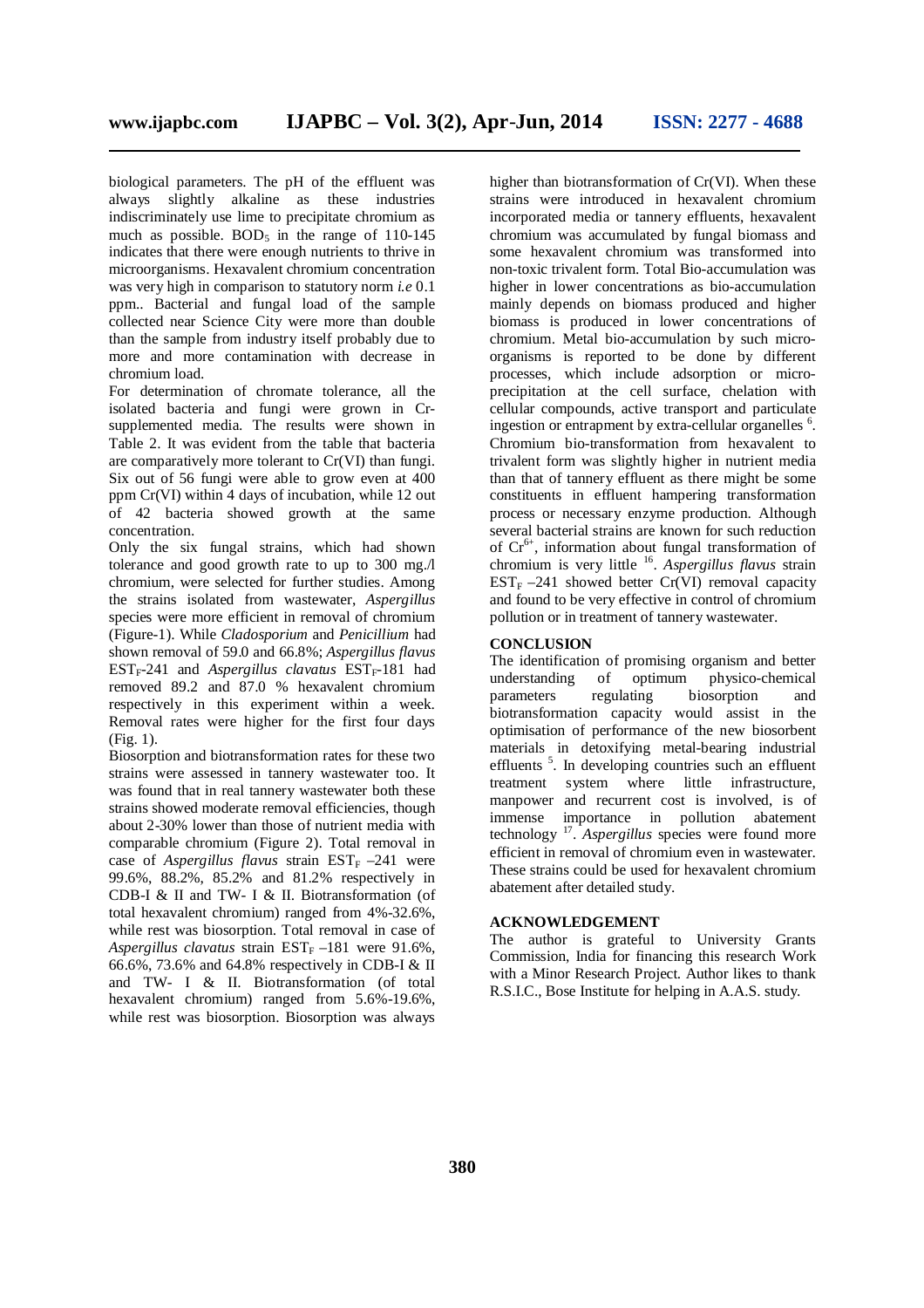**Table-1 Physico-chemical and microbiological characteristics of tannery wastewater**

| <b>Parameters</b>       | TS-I                           | TS-II                          |  |  |
|-------------------------|--------------------------------|--------------------------------|--|--|
| pН                      | $8.1 + 0.4$                    | $7.8 + 0.3$                    |  |  |
| $BOD_5$ (mg/l)          | $125+9.4$                      | $132.5 + 11.2$                 |  |  |
| Cr (VI) (mg/l)          | $47.6 + 2.7$                   | $23.2 + 2.3$                   |  |  |
| Bacterial load (cfu/ml) | $(1.5\pm0.4)$ x10 <sup>4</sup> | $(3.2\pm0.5)$ x10 <sup>4</sup> |  |  |
| Fungal load (cfu/ml)    | $(7.6 \pm 0.7) \times 10^3$    | $(1.7\pm0.3)$ x10 <sup>4</sup> |  |  |

**Table-2 Hexavalent Chromium (CrVI) tolerance limit of isolated strains of fungi and bacteria**

| <b>Strains</b> | Total<br>no. | Growth after 48 hours                             |     |     |                          | Growth after 96 hours    |     |     |     |     |                |
|----------------|--------------|---------------------------------------------------|-----|-----|--------------------------|--------------------------|-----|-----|-----|-----|----------------|
|                |              | Initial Chromium(VI) concentrations (ppm or mg/I) |     |     |                          |                          |     |     |     |     |                |
|                |              | 100                                               | 200 | 300 | 400                      | 500                      | 100 | 200 | 300 | 400 | 500            |
| Fungi          | 56           | 24                                                | 17  | 6   | $\overline{\phantom{0}}$ | $\overline{\phantom{a}}$ | 34  | 23  | 18  | 6   | $\overline{4}$ |
| Bacteria       | 42           | 35                                                | 30  | 21  |                          | $\overline{\phantom{a}}$ | 38  | 32  | 25  | 12  | $\overline{2}$ |



**Control adsorption 0.4±0.2%. Fig. 1** 

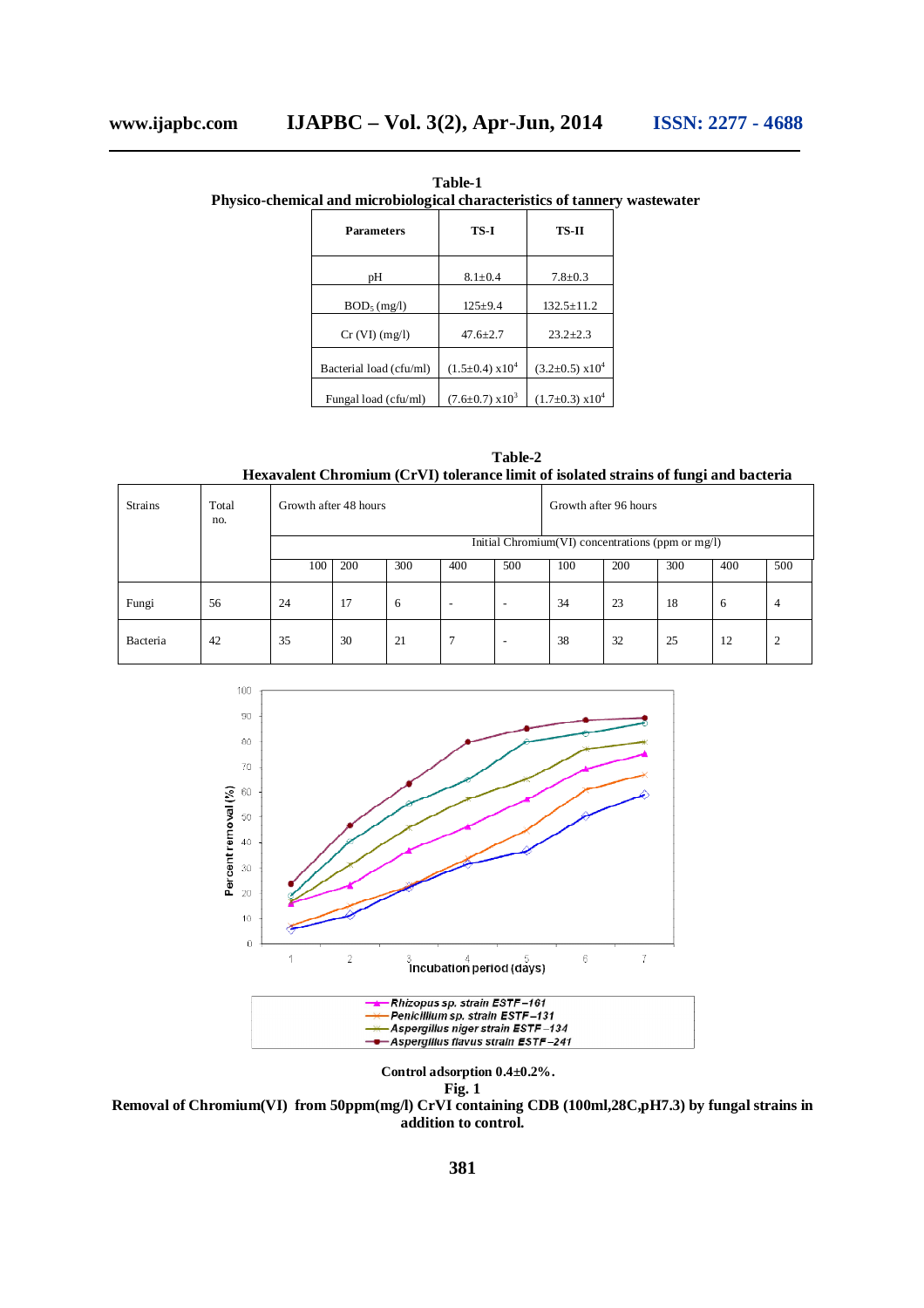

**Fig. 2** 

**Removal of chromium (VI) by biosorption and biotransformation from CD-broth (CDB-I & II) and tannery wastewater(TW-I & II) in 5 days**

#### **REFERENCES**

- 1. Langard S, Chromium. In: Metals in the environment. Ed. H. A. Waldron. Academic Press, London.1980; 111-114.
- 2. Komori K, Wang P, Toda K, Ohtake H, A method for removal of toxic chromium using dyalysis-sac cultures of a chromate reducing strain of Enterobacter cloacae, Appl. Microbiol. Biotechnol. 1990; 33,117-119.
- 3. Das S, Cyanide degradation by cyanobacteria and green algae isolated from steel plant wastewater, Poll. Res. 2005; 24(3): 629-632.
- 4. Bhide JV, Dhakephalkar PK, Paknikar KM, Microbial process for the removal of Cr(VI) from chromate-bearing cooling tower effluent, Biotechnol. Lett. 1996; 18(6), 667-672.
- 5. Das S. Biosorption of chromium and nickel by dried biomass of cyanobacterium Oscillatoria laete-virens. International Journal of Environmental Sciences, 2012; Volume 3 (1): 341-352.
- 6. Suttleworth KL, Unz RF, Sorption of Heavy Metals to the Filamentous Bacterium Thiothrix strain AI, Appl. Environ. Microbiol. 1993; 59: 1274-1282.

7. Wong PK, Lam KC, So CM, Removal and recovery of Cu(II) from industrial effluent by Immobilized cells of Pseudomonas putida II-11,

Appl. Microbiol. Biotechnol. 1993; 39,127- 131.

- 8. Luli G, Joseph WI, William RS, Robert MP, Hexavalent chromium resistant bacteria isolated from river sediments, Appl. Environ. Microbiol. 1983; 46, 846-854.
- 9. Losi ME, Frankenberger Jr. WT, Chromium resistant microorganisms isolated from evaporation ponds of a metal processing plant, Water Air Soil Pollut. 1994; 74,405-413.
- 10.Cervantes C, Silver S, Bacterial chromate resistance and reduction, Plasmid. 1992; 27: 65- 71.
- 11.Al-Asheh S, Duvnjak Z, Adsorption of copper and chromium by Aspergillus carbonarius, Biotechnol. Progress. 1995; 11(6),638-642.
- 12.Ul Haq R, Shakoori AR, Microbial treatment of industrial wastes containing Toxic Chromium involving successive use of Bacteria, Yeasts and Algae, World Jr. Microbial. Biotech. 1998; 14 : 583-585.